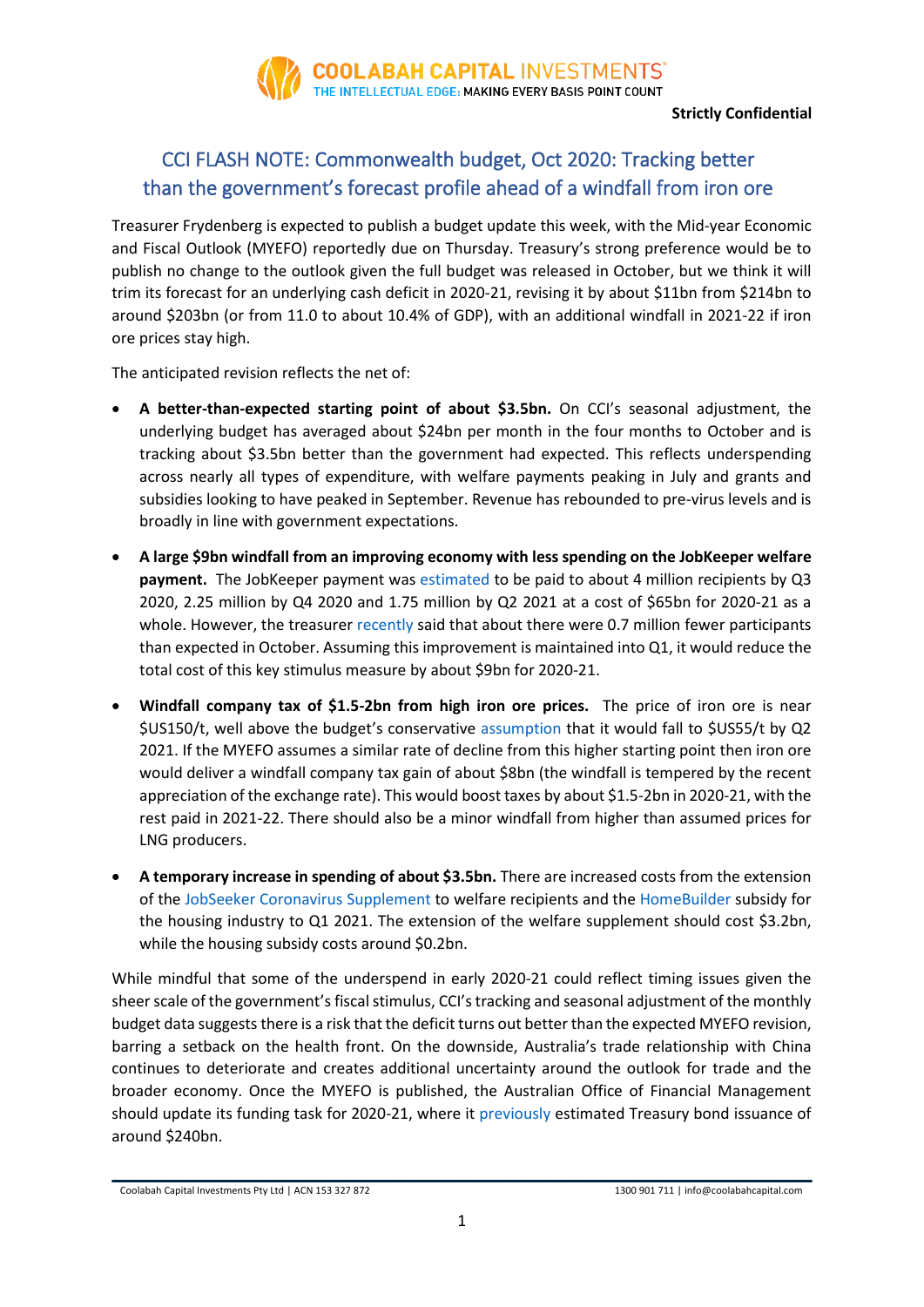

# **Figure 1: The Commonwealth budget is tracking better in the first four months of 2020-21 than the government had forecast because of lower payments**



Note: The cumulative deviation from the government's forecast run rate is the sum of unadjusted data in the financial year to date less the<br>government's cumulative forecast for those months. The budget time series are seas

Coolabah Capital Investments Pty Ltd | ACN 153 327 872 1300 901 711 | info@coolabahcapital.com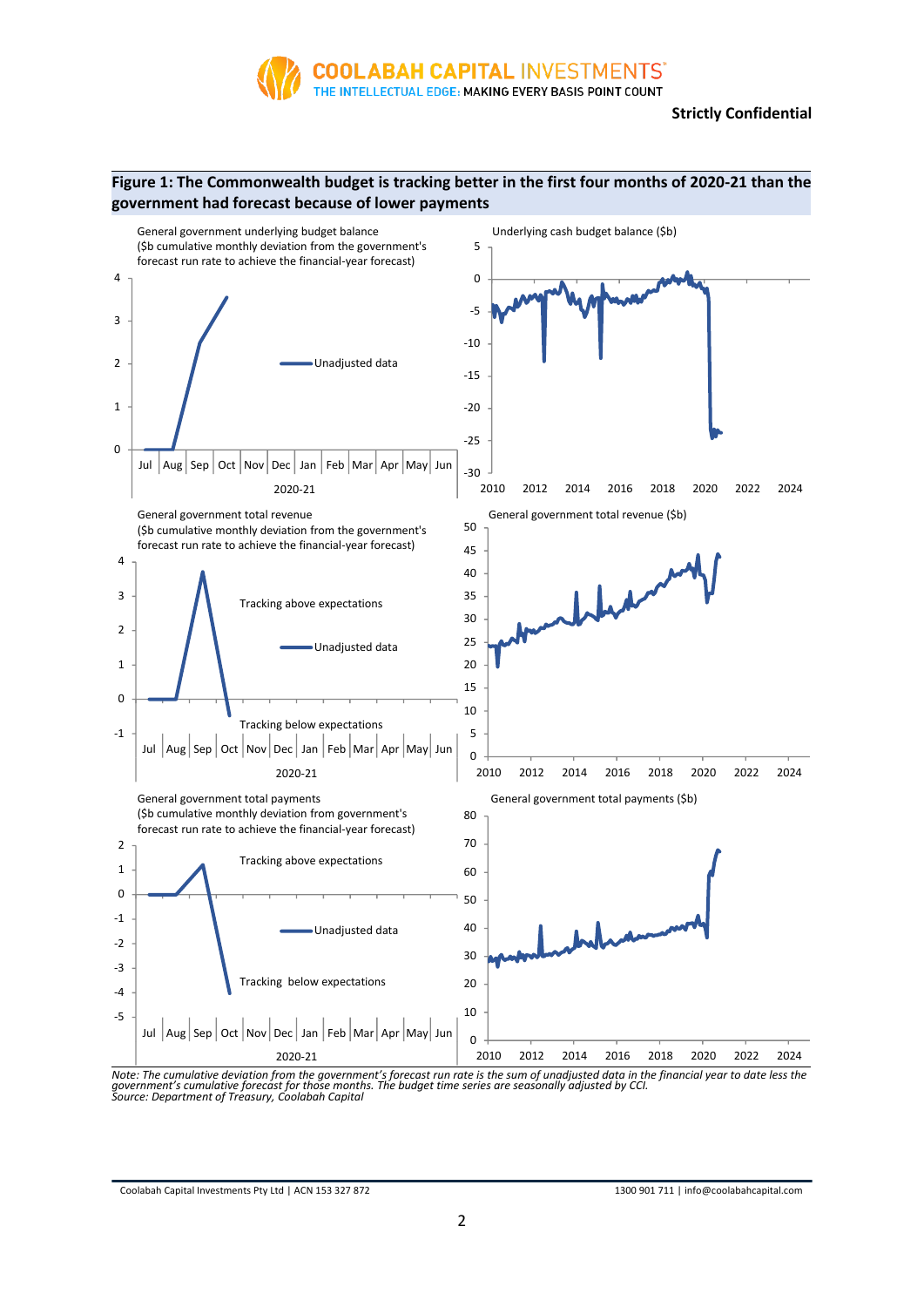

## **Strictly Confidential**





*Source: Australian Bureau of Statistics, Department of Treasury, Coolabah Capital*

Date prepared: 15 December 2020

Coolabah Capital Investments Pty Ltd | ACN 153 327 872 1300 901 711 | info@coolabahcapital.com